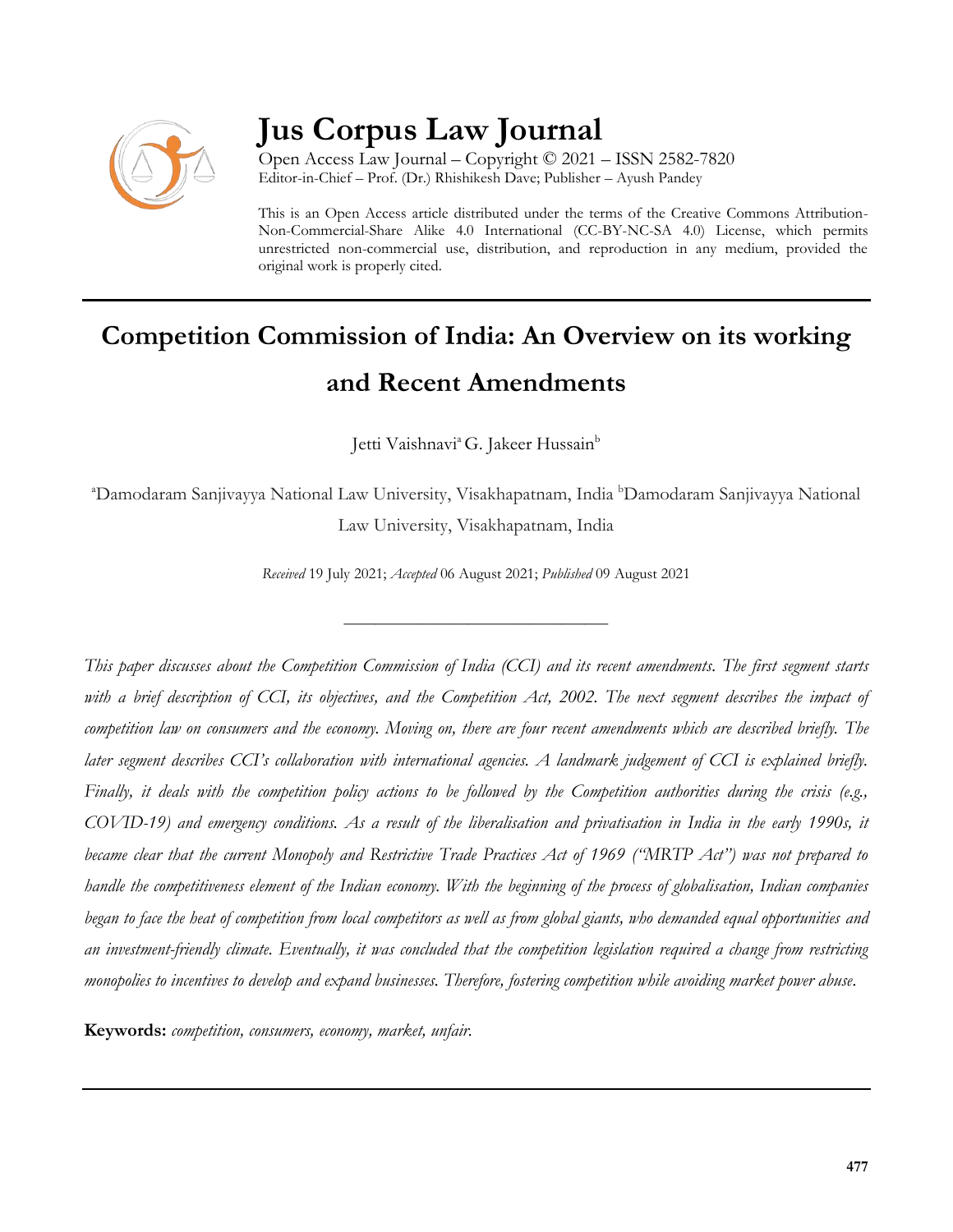#### **INTRODUCTION**

The aim of the competition law is to control monopolistic, unfair, and restrictive trade practices by establishing a set of rules or legislations which will enhance competition or the competitive outcomes in the markets, and by the way of sanctions, it will restrict anticompetitive practices. However, the strength of competition helps to influence the competitiveness of a country i.e., it influences the domestic markets firms to compete in the export markets and against imports in home markets. Modern competition law aims at two broad categories of provisions:<sup>1</sup>

- 1. Firstly, preventing the restraints of competition through agreements or concerted practices such as trust or cartels.
- 2. Secondly, under acquisition of economic power through monopolization, abuse of dominant position or mergers.

In 1969, India adopted its 1st Competition Law i.e., Monopolies and Restrictive Trade Practices Act, 1969. Its objective was to prevent economic power concentration, controlling monopolies, and prohibiting monopolistic, restrictive, and unfair trade practices. As years passed, there was a need for new competition law. By introducing the new economic policy and opening up the Indian market to the world shifted the focus from restricting monopolies to promoting overall competition in the Indian market due to which the Competition Act, 2002 was enacted. In terms of administrations of competition in the market, this Act is proactive. In case of enforcement purpose, the Act not only disapproves the dominance of an enterprise, but also it doesn't make any distinction between an enterprise owned by a state or a private sector entity.

The Indian Government under the Competition Act, 2002, established the "Competition Commission of India (CCI)" in March 2009, where this commission is responsible for the

l

<sup>1</sup> Competition Commission of India, 'Annual Report 2019-2020' (2020)

[<sup>&</sup>lt;https://www.cci.gov.in/sites/default/files/annual%20reports/ARENG2019-20.pdf>](https://www.cci.gov.in/sites/default/files/annual%20reports/ARENG2019-20.pdf) accessed 05 July 2021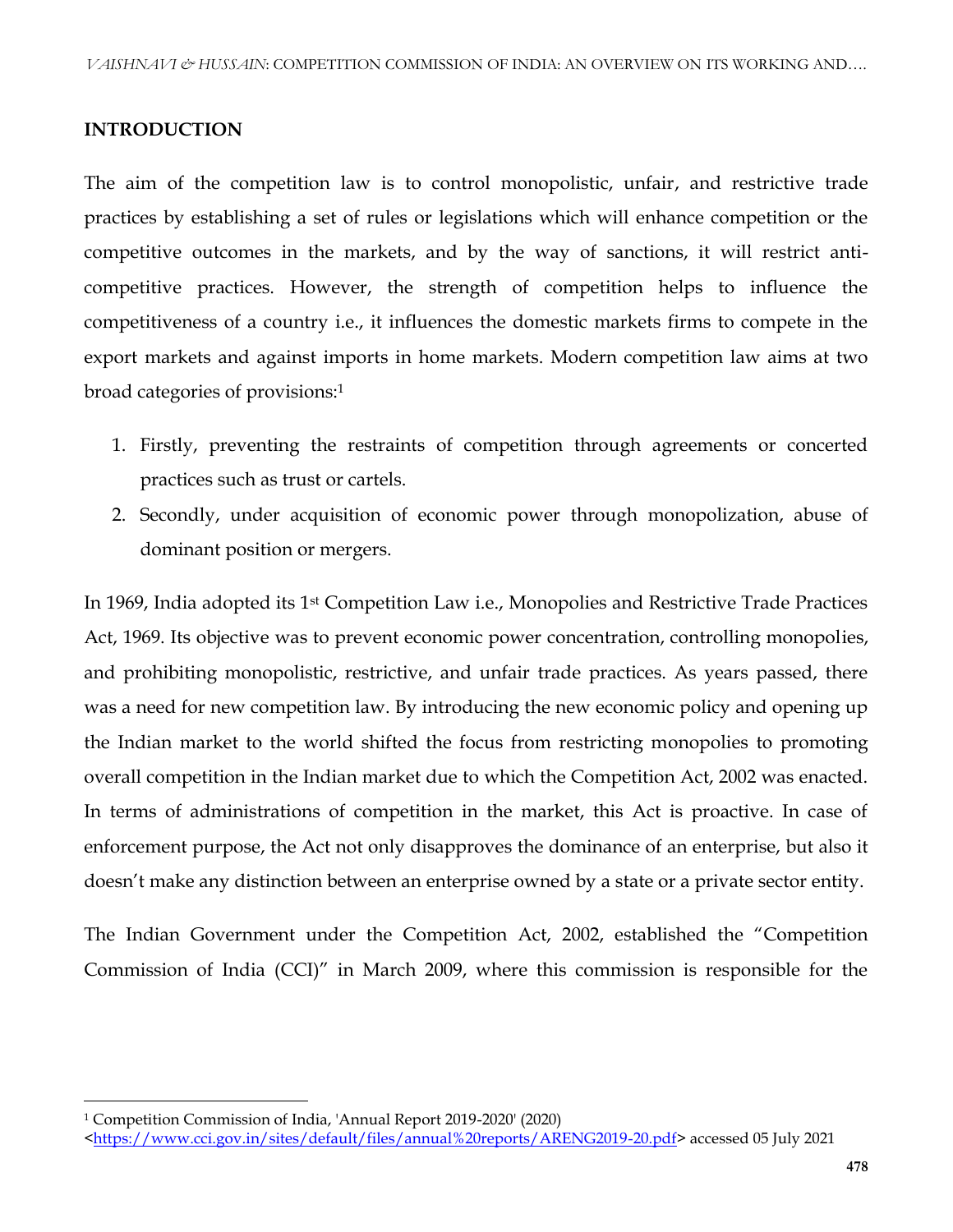administration, implementation, and enforcement of the Act.<sup>2</sup> Under Section 18 of the Act,<sup>3</sup> the given objectives of the commission are:

- 1. Practices having adverse effects on competition should be prevented;
- 2. To sustain and promote the competition on markets;
- 3. Interests of consumers should be protected;
- 4. Freedom of trade carried on by other parties in Indian markets is to be ensured.

# **IMPACT ON CONSUMER AND ECONOMY**

The implementation of competition law has shown a positive impact on the Indian economy as a whole. This enabled a systematic approach to consumer preference and giving importance to an array of quality products and services at an affordable price. Before the Industrial Policy Resolution of 1956 industries in the private sector enjoyed a monopoly in the market and used their influence to manipulate the market prices thus making huge profits by exploiting the consumers. But then the licensing policy of the government encouraged industries in the backward regions of the country. This was to promote regional equality. A licensing was not only needed for establishing a new enterprise, but also for expanding the production capacity of the existing ones. This was to regulate the allocation of resources to different uses. The focus was to promote social welfare rather than private profits. But then after the opening up of the Indian economy by the introduction of the New Economic Policy of 1991, free play of the market forces led to the emergence of private companies especially Multi-National Companies (MNC's).<sup>4</sup> But in the process, goods and services are produced for those who have the means to buy them. When prices rise (which is an obvious tendency in a system driven by the free play of market forces), weaker sections of the society suffer deprivation. Thus, then the government thought of implementing competition law, and finally The Competition Act, 2002 was introduced and this competition law seeks to maintain market competition by regulating

 $\overline{\phantom{a}}$ <sup>2</sup> 'Competition Commission of India' (*Drishti IAS,* 2019) <<u>https://www.drishtiias.com/important-</u> [institutions/drishti-specials-important-institutions-national-institutions/competition-commission-of-india>](https://www.drishtiias.com/important-institutions/drishti-specials-important-institutions-national-institutions/competition-commission-of-india) accessed 05 July 2021

<sup>3</sup> Competition Act 2002, s 18

<sup>4</sup> T R Jain and V K Ohri, *Indian Economic Development* (VK Global Publications 2020)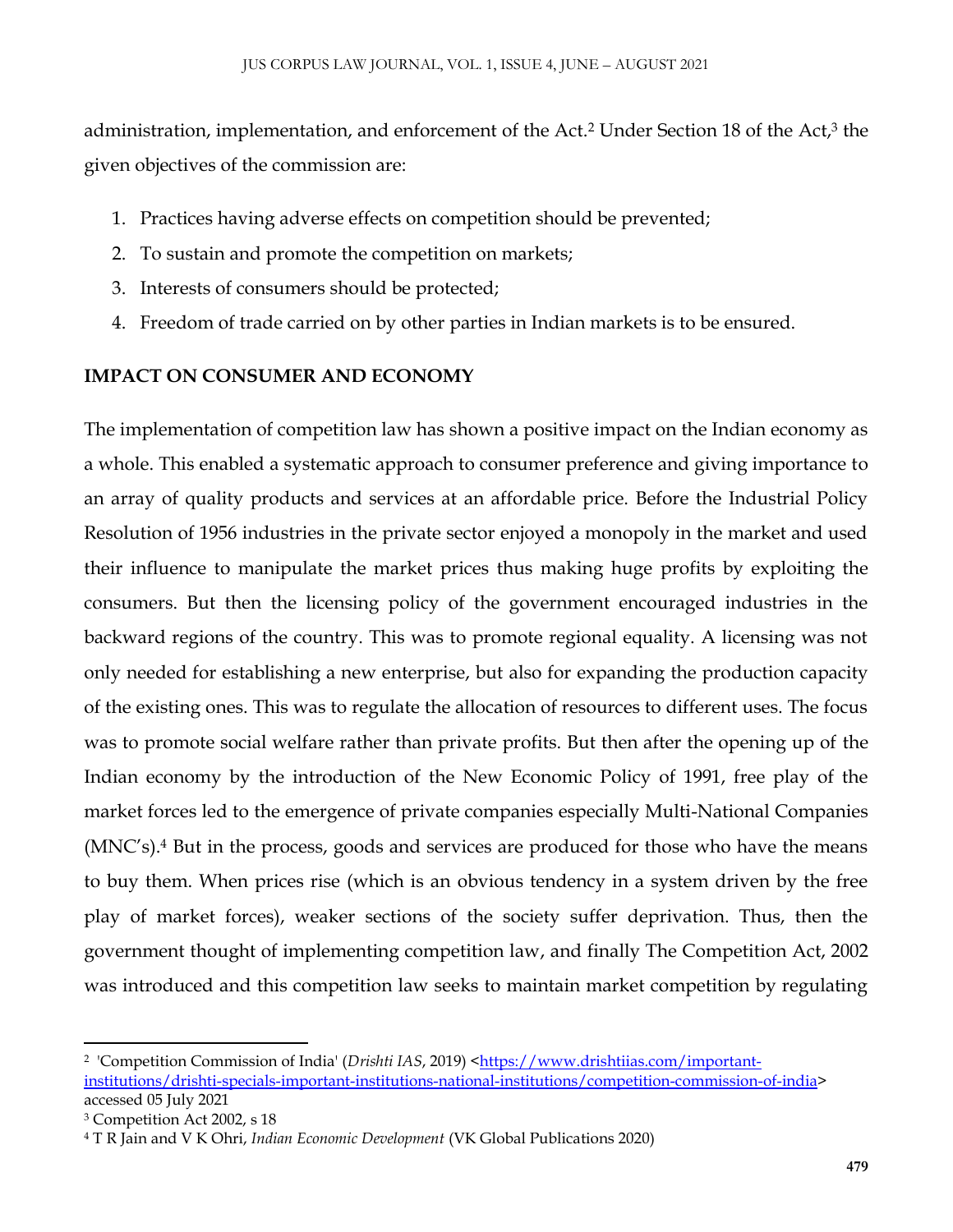anti-competitive conduct by the companies and this, in turn, resulted in increased consumer welfare.

Furthermore, the competition law seeks to provide incentives to businesses to undertake innovation. This way, the government ensured that competition law leads to overall consumer welfare along with economic development. Thus, an effective competition law ensures to protect consumers' interest in the meantime helps in fostering economic growth and helps in increasing GDP at a faster pace.

Sometimes the producers/suppliers use unfair means especially activities like hoarding with a motive of speculating with the future prices of the goods and services which leads to anticompetitive practices. Such anti-competitive practices may lead to market failure and lesser innovation which in the end hampers dynamism in the economy. Competition law seeks to prevent such unfair practices and promotes healthy competition in the market.

#### **RECENT AMENDMENTS**

According to Section 64 of the Competition Act, 2002,<sup>5</sup> the Competition Commission of India (CCI) can make regulations to further amend The Competition Commission of India (Procedure in regard to the transaction of business relating to combinations) Regulations, 2011.

# **1. The Competition Commission of India (Procedure in regard to the transaction of business relating to combinations) Amendment Regulations, 2019**

On 13th August 2019, it was notified that the Competition Commission of India (Procedure in regard to the transaction of business relating to combinations) Regulations, 2011 was amended, and later, The Competition Commission of India (Procedure in regard to the transaction of business relating to combinations) Amendment Regulations, 2019 came into

l

<sup>5</sup> Competition Act 2002, s 64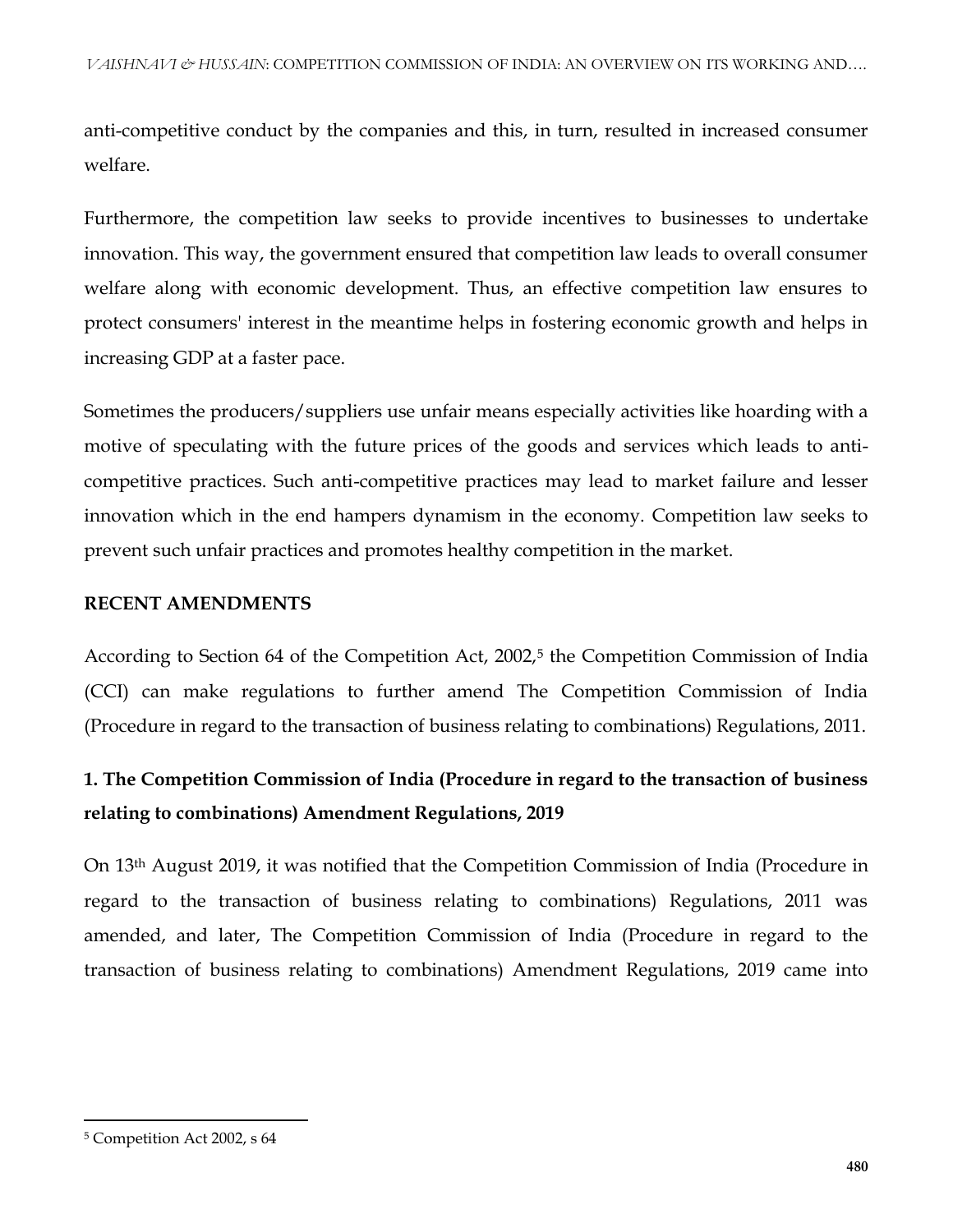force.<sup>6</sup> An automatic system of approval for the combination was introduced under 'Green Channel'. It was expected that this 'Green Channel' would:

- sustain and promote speedy, transparent, and accountable review of combination cases;
- strike a balance between facilitation and enforcement functions;
- create a culture of compliance and;
- support economic growth.

According to Section  $31(1)$  of the Act,<sup>7</sup> it is deemed to a combination to get approved after filing the notice as per the prescribed format and acknowledgement, and later, it will be subjected to the Commission's finding whether the combination falls under the scheme, 'Green Channel' (where this combination is mentioned in Schedule III). The parties belonging to such combinations as mentioned in Schedule III, should provide Form I pursuant to regulation 5, besides, the declaration as specified in Schedule IV. If the Commission figures it out that the combination doesn't fall under Schedule III and the filed declaration pursuant to subregulation 1 is incorrect, then the given notice and the granted approval under this regulation shall be *void ab initio,* and the Commission deals with the combination with respect to the mentioned provisions in the Act.

# **2. The Competition Commission of India (Procedure in regard to the transaction of business relating to combinations) Second Amendment Regulations, 2019**

On 30th October 2019, CCI notified for further amendment of the Competition Commission of India (Procedure in regard to the transaction of business relating to combinations) Regulations, 2011 i.e., The Competition Commission of India (Procedure in regard to the transaction of business relating to combinations) Second Amendment Regulations, 2019.<sup>8</sup> In the Regulation

 $\overline{\phantom{a}}$ 6 Devika Sharma, 'The Competition Commission of India (Procedure in Regard to the Transaction of Business Relating to Combinations) Amendment Regulations, 2019' (*SCC Blog*, 2019)

[<sup>&</sup>lt;https://www.scconline.com/blog/post/2019/08/14/the-competition-commission-of-india-procedure-in](https://www.scconline.com/blog/post/2019/08/14/the-competition-commission-of-india-procedure-in-regard-to-the-transaction-of-business-relating-to-combinations-amendment-regulations-2019/)[regard-to-the-transaction-of-business-relating-to-combinations-amendment-regulations-2019/>](https://www.scconline.com/blog/post/2019/08/14/the-competition-commission-of-india-procedure-in-regard-to-the-transaction-of-business-relating-to-combinations-amendment-regulations-2019/) accessed 06 July 2021

<sup>7</sup> Competition Act 2002, s 31(1)

<sup>8</sup> 'Competition Commission of India (Procedure in Regard to the Transaction of Business Relating to Combinations) Second Amendment Regulations, 2019' (*Legitquest.com*, 2020)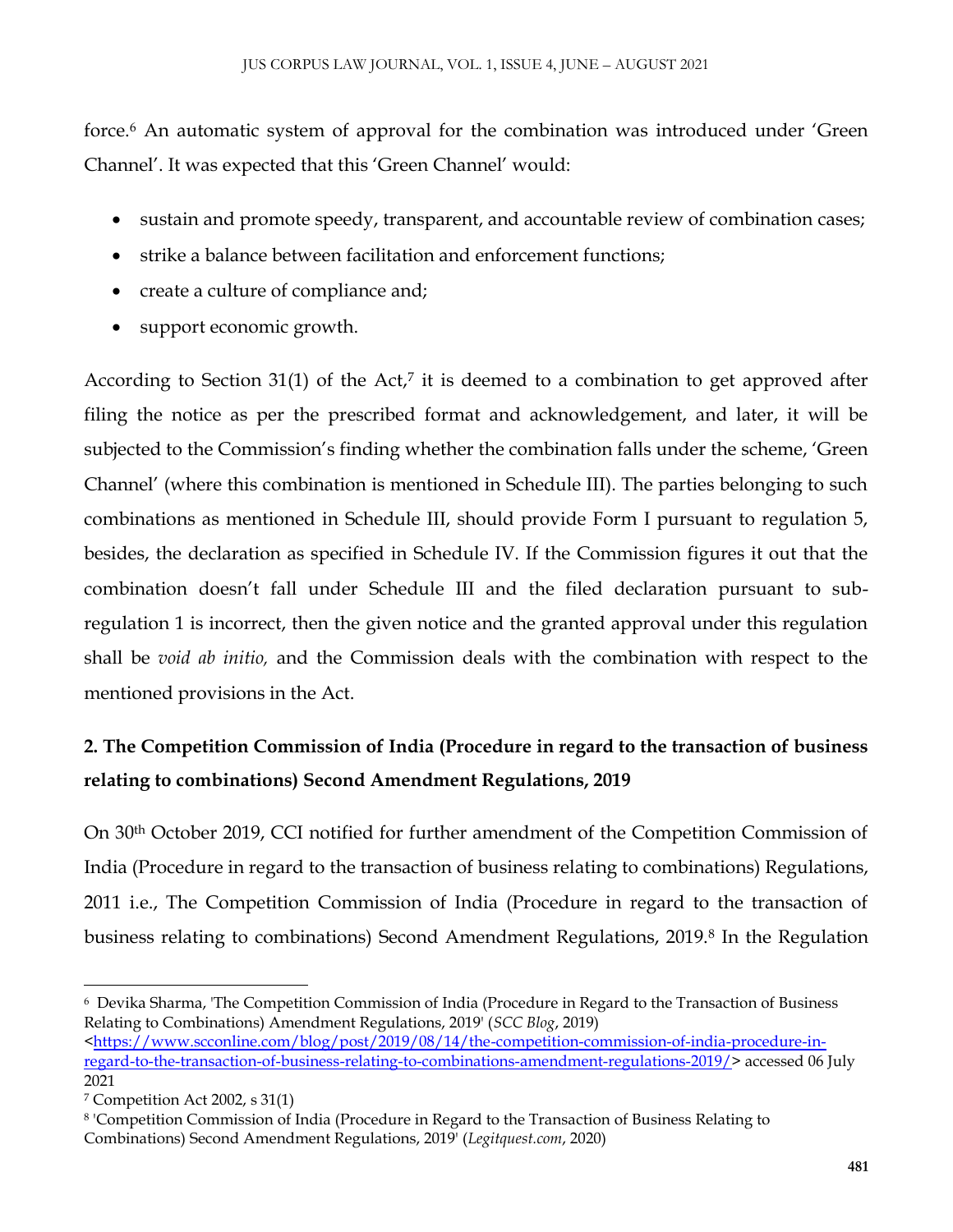11 of The Competition Commission of India (Procedure in regard to the transaction of business relating to combinations) Regulations, 2011, the amendment signifies the amount fee payable besides the notice, as follows:

- 1. The fee payable shall be Rs.20,00,000 (rupees twenty lakhs) only, in the case if the notice is filed in Form I.
- 2. The fee payable shall be Rs.65,00,000 (rupees sixty-five lakhs) only, in the case of the notice is filed in Form II.

## **3. The Competition Commission of India (General) Amendment Regulations, 2019**

According to Section 64 of the Competition Act, 2002,<sup>9</sup> CCI can make regulations to further amend the Competition Commission of India (General) Regulations, 2009. A new clause (*da*) was added in Regulation 10(2) which states that 'the Informant is required to provide the details of pending disputes and litigations between the Informant and the parties before any court, tribunal, statutory authority, or arbitration with respect to the subject matter of the information. Under Regulation 35(1), a proviso was added which permits the Commission to disclose the Informant's identity whenever appropriate to do so for the purposes of the Act after giving the informant the opportunity of being heard.

Under Regulation 49(1)(a), the sub-regulation shall be substituted. According to Section  $19(1)(a)$  of the Act,<sup>10</sup> any person shall be accompanied by having proof of the fee paid as follows in case of:<sup>11</sup>

- an individual or Hindu Undivided Family (HUF) then the amount will be Rs.5,000;
- Non-Governmental Organisation (NGO) or Trust or Consumer Association or a Cooperative Society then the amount will be Rs.10,000;

 $\overline{\phantom{a}}$ 

[<sup>&</sup>lt;https://www.legitquest.com/act/competition-commission-of-india-procedure-in-regard-to-the-transaction-of](https://www.legitquest.com/act/competition-commission-of-india-procedure-in-regard-to-the-transaction-of-business-relating-to-combinations-second-amendment-regulations-2019/83B7)[business-relating-to-combinations-second-amendment-regulations-2019/83B7>](https://www.legitquest.com/act/competition-commission-of-india-procedure-in-regard-to-the-transaction-of-business-relating-to-combinations-second-amendment-regulations-2019/83B7) accessed 07 July 2021

<sup>9</sup> Competition Act 2002, s 64

<sup>10</sup> Competition Act 2002, s 19(1)(a)

 $11$  Sharma (n 6)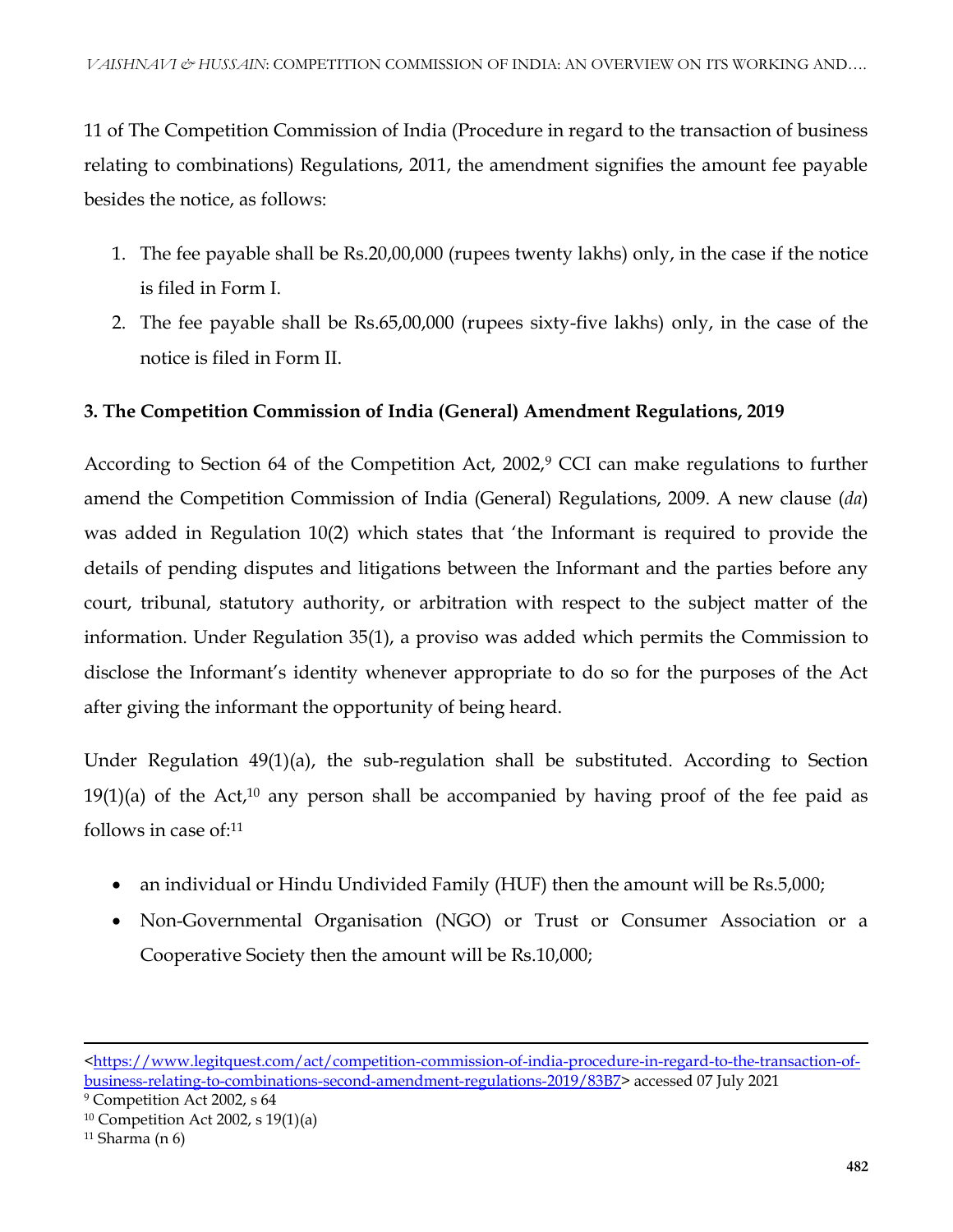- Company (which includes one person company) or Firm (which includes limited liability partnership, proprietorship, or partnership) having turnover for about Rs.2Crores in the previous year then the amount will be Rs.40,000;
- Company (which includes one person company) or Firm (which includes limited liability partnership, proprietorship, or partnership) having turnover for about more than Rs.2 Crores and up to Rs.50 Crores in the previous year then the amount will be Rs.1,00,000;
- for those who aren't covered under clauses (a), (b), (c), or (d) then the amount will be Rs.5,00,000.

### **The Competition Commission of India (General) Amendment Regulations, 2020**

Regulation 20(4) of the Competition Commission of India (General) Regulations, 2009 shall be amended. The words in Regulation 20(4) i.e., 'The report of the Director-General shall contain his findings on each allegation which were made in the reference or information, along with all the documents, statements, analyses, and evidence collected during the investigation', shall be substituted with 'The report of the Director-General shall contain his findings along with the documents, statements, analyses, and evidence which are collected during the investigation'.<sup>12</sup>

### **INTERNATIONAL ENGAGEMENT OF CCI**

International collaboration is widely known for establishing a strong connection with the corresponding multilateral agencies and competing jurisdictions in terms of capacity development, enforcement cooperation, networking, and exposure to best global practices. The Commission is asked to attend meetings and conferences organized by international organizations like OECD, the International Competition Network (ICN), the United Nations Conference on Trade and Development (UNCTAD), etc.<sup>13</sup>

 $\overline{a}$ 

<sup>12</sup> Devika Sharma, 'CCI Notifies -- Competition Commission Of India (General) Amendment Regulations, 2020' (*SCC Blog*, 2020) [<https://www.scconline.com/blog/post/2020/02/10/cci-notifies-competition-commission-of](https://www.scconline.com/blog/post/2020/02/10/cci-notifies-competition-commission-of-india-general-amendment-regulations-2020/)[india-general-amendment-regulations-2020/>](https://www.scconline.com/blog/post/2020/02/10/cci-notifies-competition-commission-of-india-general-amendment-regulations-2020/) accessed 08 July 2021

<sup>13</sup> Annual Report (n 1)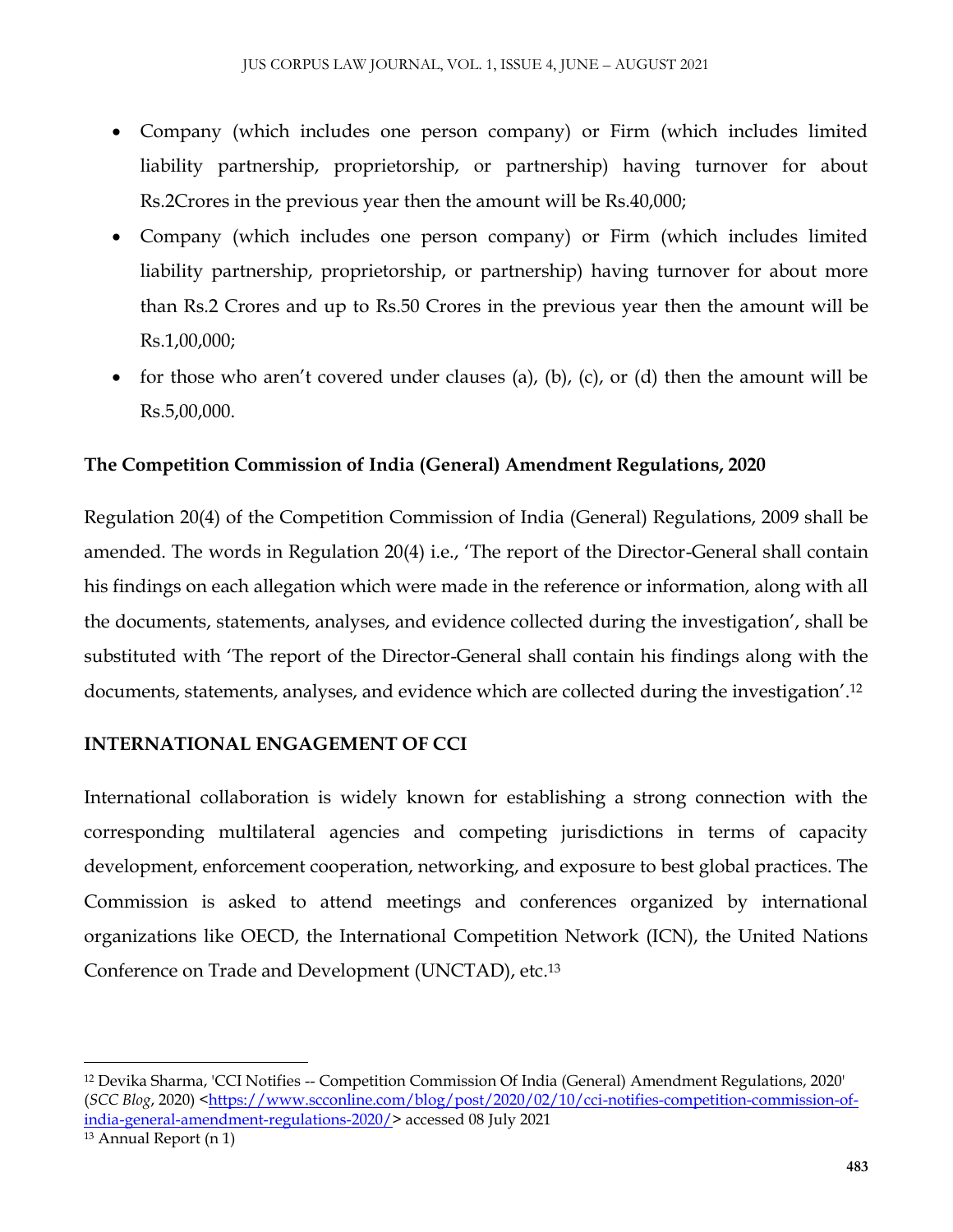During the conferences/sessions of the OECD, the Commission has made frequent contributions at different round tables. In 2019-20, the Commission presented its written input on "IP Rights Licensing and Competition Law," "Vertical Fusions for Technology, Media and Telecom" and "Digital Lab Questionnaire and Dynamic Markets Control," respectively. The Commission is also a member and an official invitee to all ICN meetings, workshops, seminars, and conferences. The Commission joined the Competition Agency (CAP) Framework of the ICN in 2019-2010, which emphasizes openness and the due process of law by the Competition Agency.

Section 18 of the Competition Act<sup>14</sup> states that the Commission may engage in any agreement or arrangement in order to discharge its responsibilities or execute its obligations under this Act with the prior permission of the Central Government and any agency of any foreign nation. The Commission has so far concluded six Memoranda of Understanding in this regard.

#### **LANDMARK JUDGEMENT OF CCI**

#### **Naveen Kataria vs Jaiprakash Associates Limited<sup>15</sup>**

**Facts:** The present case was filed by Smt. Naveen Kataria against Jaiprakash Associates Limited (Jal). Smt. Kataria, a buyer of a villa that was constructed by JAL, alleged that the terms and conditions in the Provisional Allotment Letter (PAL) were one-sided, unfair, and were in favour of JAL. On 21st May 2015, under Section 26(1) of the Act,<sup>16</sup> the Commission passed an order to submit a *prima facie* case of contravention of the provisions of Section 4 of the Act<sup>17</sup> and governed the Director-General to start investigation in the matter and submit a report. Consequently, after submitting the investigation, the Commission asked the Director-General to initiate a further investigation and submit a supplementary report.

**Issues:** According to the investigation made and other evidence, the Commission considered with an opinion that the JAL in the relevant market of 'provisions of services for

 $\overline{a}$ 

<sup>14</sup> Competition Act 2002, s 18

<sup>15</sup> *Naveen Kataria v Jaiprakash Associates Limited* Competition Commission of India Case No 99 of 2014

<sup>16</sup> Competition Act 2002, s 26(1)

<sup>&</sup>lt;sup>17</sup> Competition Act 2002, s 4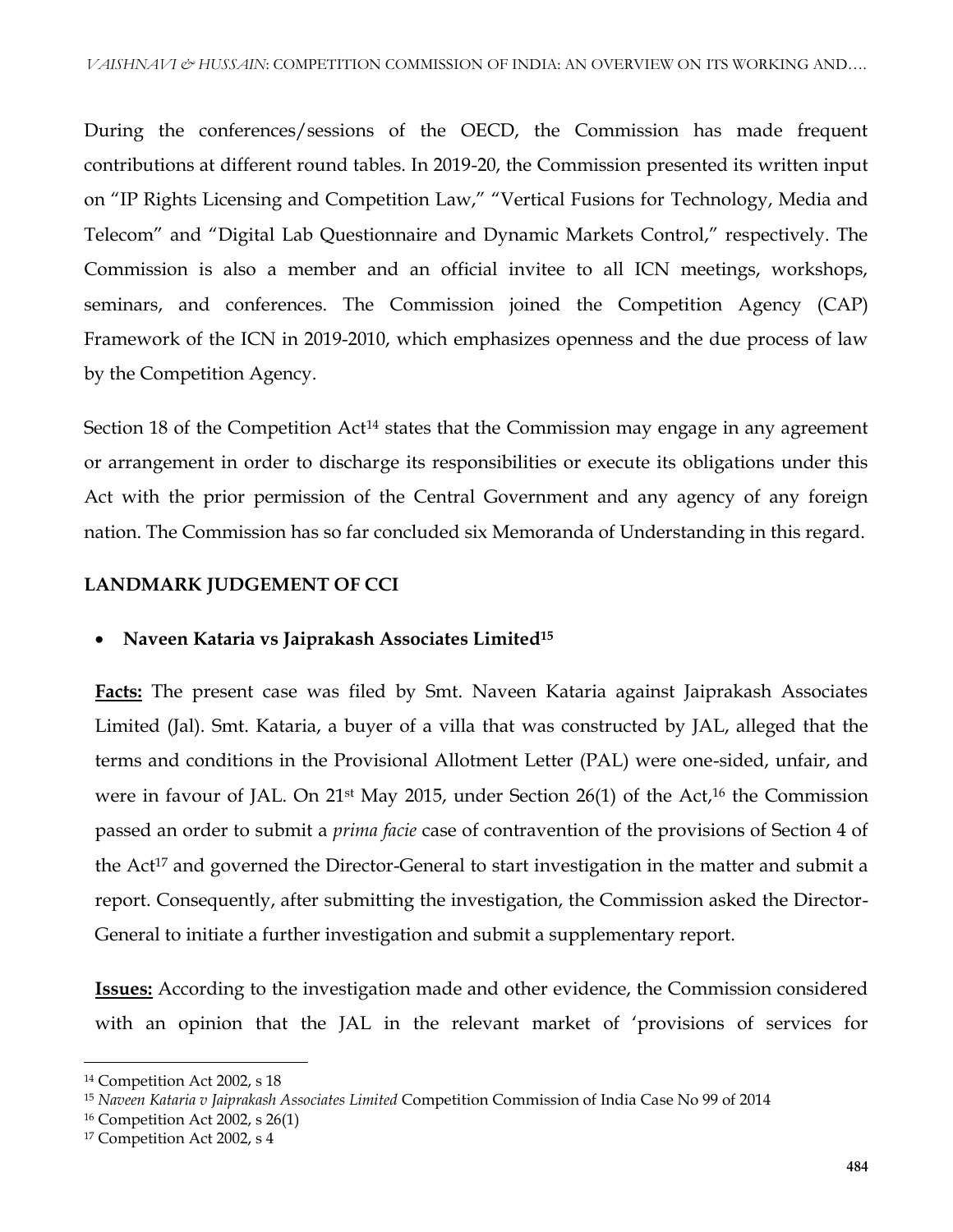development and sale of independent residential units in Integrated Townships in the region of Noida and Greater Noida'. Also, the Commission found that the standard terms and conditions mentioned by JAL were one-sided and arranged in such a manner that it doesn't favour the consumers but favours JAL. However, the mentioned terms are uncertain and for the buyers, no substantive rights were provided.

The Acts of JAL such as charging from buyers without delivering the units on time, imposing on various charges, including additional constructions, changing the layouts plans, and the right to increase finance from any financial institution, or corporate body, or bank without the buyer's consult was considered to be abusive. Thus, it was concluded by the Commission that such kind of conduct of JAL was considered as a violation of Section 4(2)(a)(i) of the  $Act^{18}$ .

**Judgement:** On 9th August 2019, the Commission directed JAL to refrain and stop from indulging in the conduct where it has been found as a violation of the provisions of the Act. Besides, Jal was also ordered to pay Rs.13.82 crore as a penalty where it was estimated that at the rate of 5% of the average relevant turnover of JAL from the sale of independent residential units in the relevant market.

# **COVID-19: COMPETITION POLICY ACTIONS<sup>19</sup>**

- $\triangleright$  In order to ensure the market's well-functioning which helps to promote economic development, Competition has to play a fundamental role. The market conditions in the crisis should be taken into consideration. The objectives of Competition law enforcement and the actions of competition authorities should be realistic. Also, there should be flexibility in the procedure in case of emergency and crisis conditions.
- $\triangleright$  The exit strategy developments should be informed by the Competition authorities so that there will be a possibility for the market mechanisms to get restored post-crisis.

 $\overline{a}$  $18$  Competition Act 2002, s  $4(2)(a)(i)$ 

<sup>19</sup> 'COVID-19: Competition Policy Actions For Governments And Competition Authorities' (*Oecd.org*)  $\frac{\text{thttps}}{\text{m}}$  www.oecd.org/daf/competition/COVID-19-competition-policy-actions-for-governments-and[competition-authorities.pdf>](https://www.oecd.org/daf/competition/COVID-19-competition-policy-actions-for-governments-and-competition-authorities.pdf) accessed 10 July 2021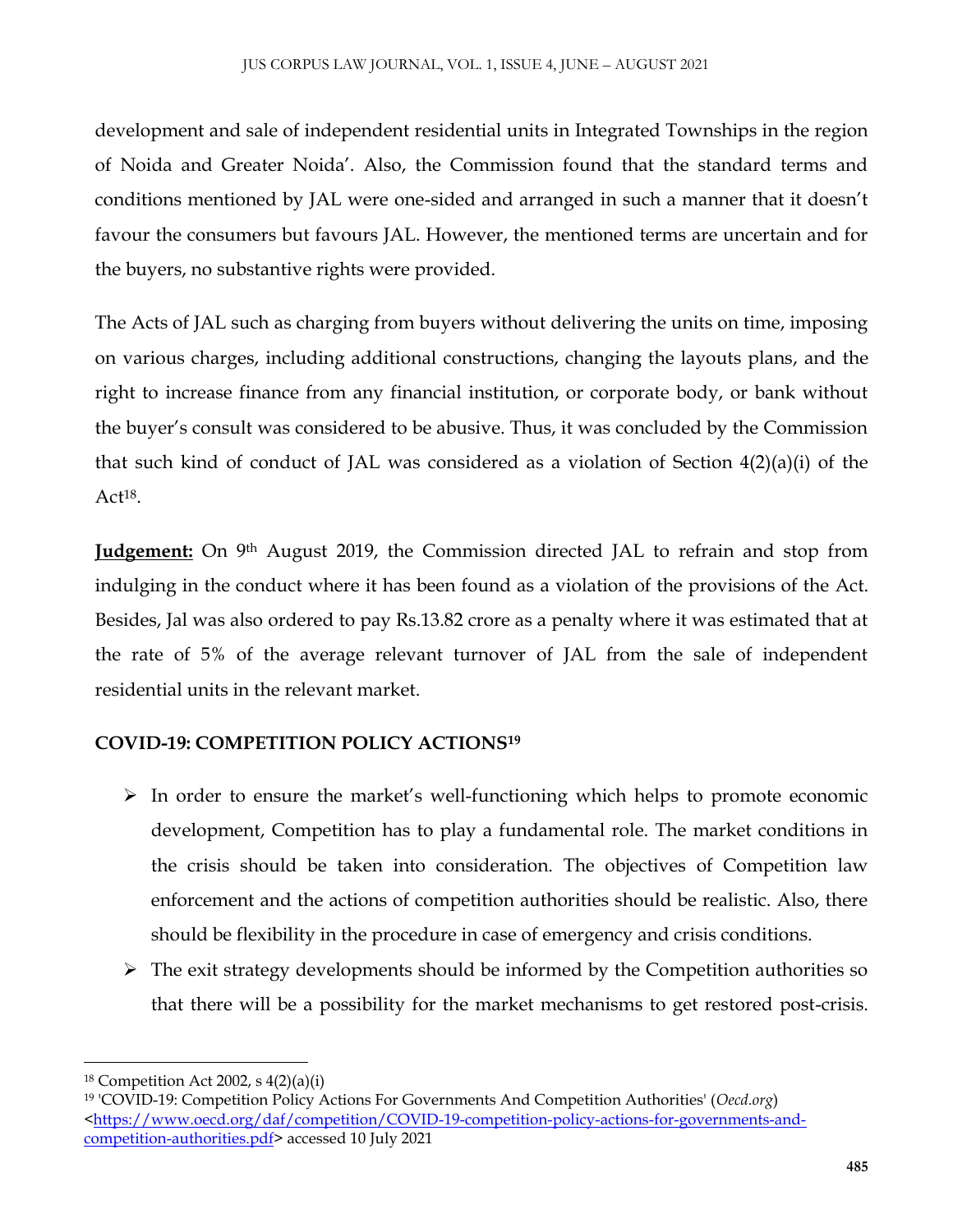This helps the markets to be competitive post-crisis. In order to safeguard the playing field level, the Competition authorities should continue to champion Competition principles and avoid market distortions by helping the government.

- $\triangleright$  To protect consumers from unfair pricing practices, the authorities should either rely on consumer protection powers or coordinate closely with the consumer protection agencies.
- $\triangleright$  It is necessary to consider efficiencies in arrangements among competitors and especially for the development of main health products (e.g., essential drugs and vaccines). However, authorities should remain vigilant.
- $\triangleright$  The authorities should take initiatives to support the recovery of the economy from the crisis. The authorities should focus on those sectors o0f the economy which got suffered due to the crisis.
- $\triangleright$  During times of crises such as covid, it is very important for the commission to prohibit anti-competitive mergers which can generate a long-lasting negative impact on the market. Firms in such financial and economic crisis may seek to improve their core strength by merging with healthier competitors. The firms should carefully look into the transactions in order to ensure that the merger constitutes a "rescue merger", to avoid the risk of anti-competitive mergers which can lead to a long-lasting negative impact on the marketplace. Recognizing that the firm in distress may deteriorate rapidly during the investigation, which in turn may lead to the problem of sufficient liquidity, competition authorities should adopt a procedural change to ensure a speedier review and successful mergers.
- Decisions based on other considerations of public policy should be restricted to exceptional situations, made in a transparent manner, and when the same public policy goals are met, with no less restrictive alternatives. If the power to approve an anti-competitive merger on the basis of concerns about public interest rests with a different government body, the competitive body should where available, actively promote the use of alternative policy measures that achieve the same objective of public interest while reducing competition restrictions.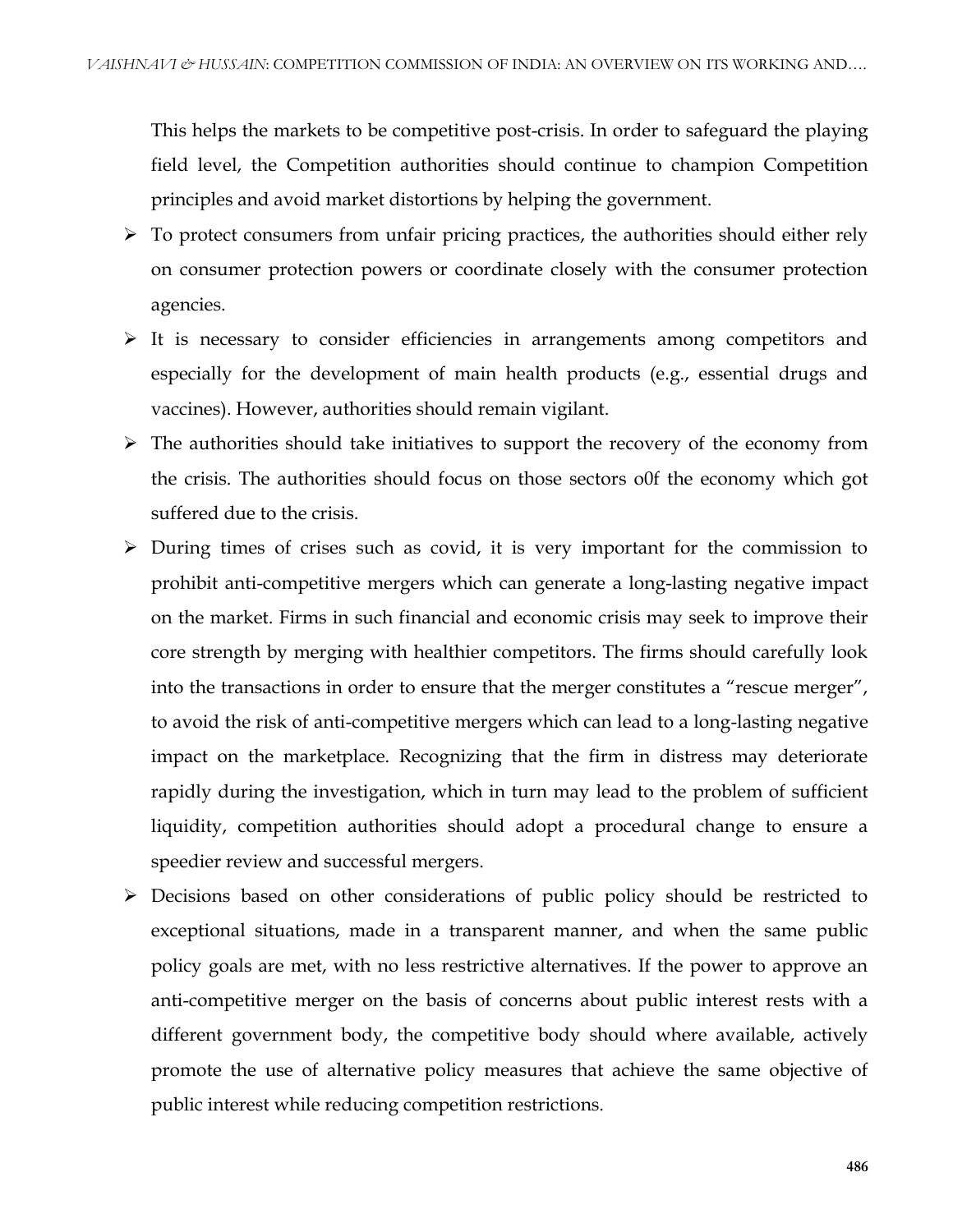$\triangleright$  Given the containment measures restricting the movement of persons (and of staff) and the necessity for adaptation to crisis-related priorities, competitive authorities should explore the use of flexibility within procedures including accelerated derogation from fusion standstill obligations, if necessary, and mechanisms to accelerate fusion reviews (e.g., E-filings), extension Any such use of flexibility and modified processes should be aware of the right to due process.

#### **CONCLUSION**

The concept of the Competition Commission was developed and implemented under the administration of Vajpayee government in the form of the Competition Act 2002. In the wake of 1991 Indian economic liberalization, there was a need to encourage competition and private business. The Competition Act, 2002, modified by the Competition Act, 2007, reflects contemporary competition law theory. The Act bans antimonopoly agreements, abuses of company dominance, and controls combinations (acquisition, acquisition of control, and merger) which create or may have significant detrimental effects on competition in India. The objectives of the Act must be met via the Competition Commission of India (CCI), constituted with effect from 14 October 2003 by the Central Government. The CCI is made up of a chairman and six Central Government Members. The Commission's responsibility is to remove practices that have detrimental effects on competition, to promote and maintain competition, to safeguard consumers' interests, and to guarantee free trade on Indian markets. The Commission is also obliged, on a referral received from a statutory body created according to any legislation, to provide an opinion on competition problems and to raise public awareness and teach competition training.

In an ordinary market without any restrictions laid upon the firms and producers by the government, it can lead to a situation of violation of consumer rights and interests, as the firms and producers will focus on profit maximization rather than focusing on serving the consumers interests. Thus, in such situation, it becomes necessary to implement competition laws in order to restrict companies from practicing monopoly in the market. And Competition